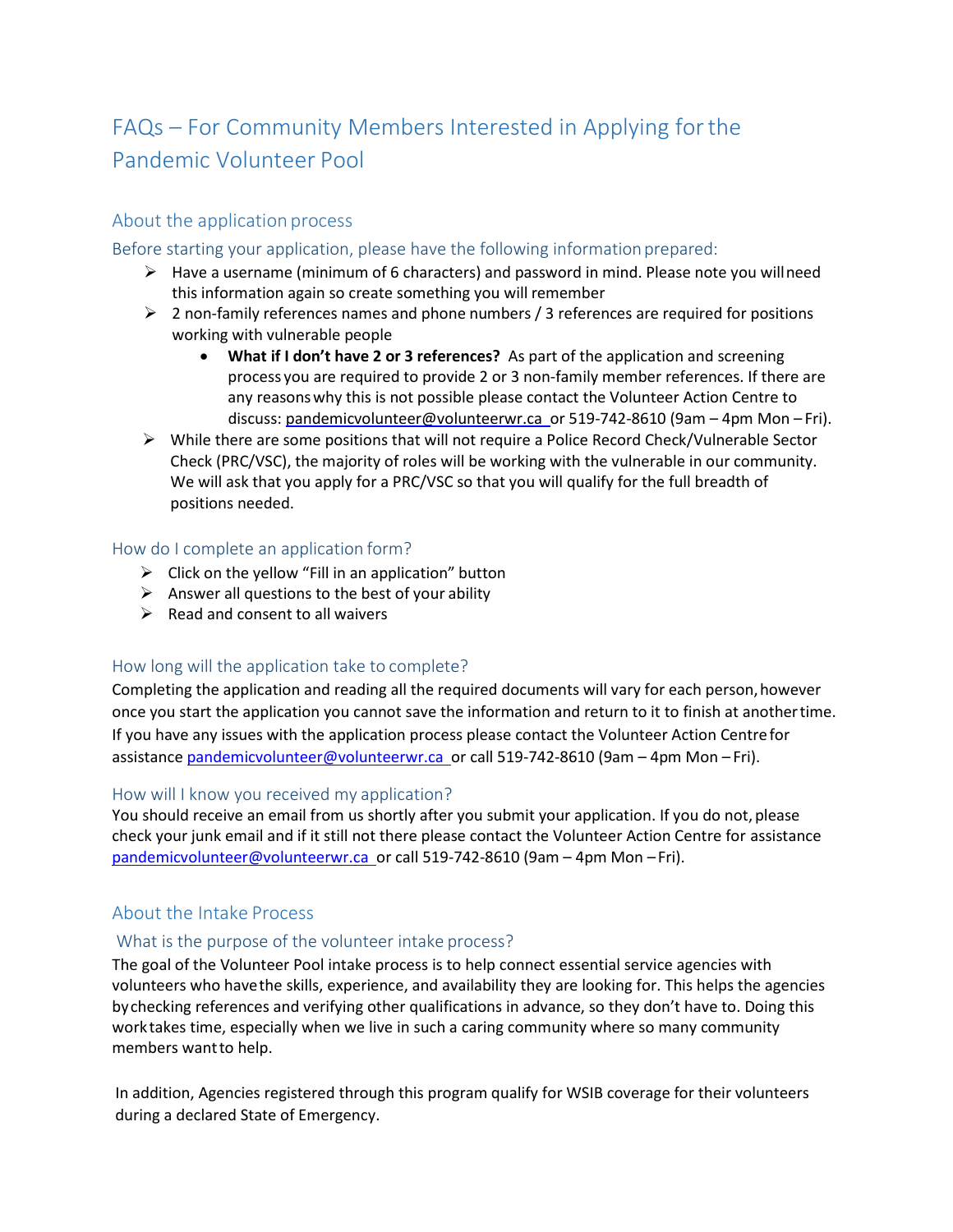#### How will my intake interview be scheduled?

After your application has been reviewed you will receive an email telling you how to sign up foran interview through your volunteer profile you created when you submitted your application. Interviews will be scheduled on a first come, first served basis.

## Do I get to pick where I volunteer and what I do?

Meeting the needs of agencies is our priority, so our goal is to deploy volunteers where they aremost needed/where they will have the greatest impact. Community members in the Volunteer Pool whoare matched with an agency will be matched based on how their skill set, interests, availability, etc. fitwith agency needs. Volunteer preference indicated in the application form will be considered but prioritywill be given to community need and impact when matching volunteers with agencies. That being said, if you are matched with an agency or role that you don't feel is a good fit for you, you can request to go back into the Volunteer Pool to be considered for other opportunities.

If you are a volunteer with an eligible agency in a qualified position (your agency will ask you to register through this process), this will be noted in your file and as a Pandemic Volunteer you will be assigned back to your current position.

## If I am accepted, who I am volunteering for?

Community members who are successfully matched will be volunteering with a communitysupport service agency that is providing a critical service during the pandemic.

# About the Matching Process

## How long can I expect to wait after my interview before I find out about a placement? AmI guaranteed to get a volunteer placement?

Community members who successfully complete the intake process will be placed in thePandemic Volunteer Pool and considered for placement. Depending on the needs of community agencies, community members may be placed immediately or not at all. The need for volunteers willfluctuate based on the needs of the community and we will be matching priority needs with volunteer skillsets. Therefore, placement is not guaranteed. We appreciate your patience and willingness tohelp.

#### How do you match volunteers with agencies?

After your intake phone interview and reference checks are completed your application will bereviewed to see if you are a good match for any of the agencies seeking volunteers to help with theirpandemic response. In addition to the needs of the agency, we will do our best to take into consideration volunteer skills/experience/interests, availability, location preference andmore.

#### How will I be notified if I have been matched with an agency?

Community members who are matched with an agency will receive an email introducing them tothe volunteer supervisor from that agency along with details about nextsteps.

#### If I say no to a placement, does that mean I won't be able to volunteer?

Community members who determine that a volunteer role or agency is not a good fit will be addedback to the pandemic volunteer pool and considered for other opportunities.

# About the Volunteer Placements

#### I have been placed with an agency, what are the next steps?

Each agency will have their own intake process, which may include another interview, and willinvolve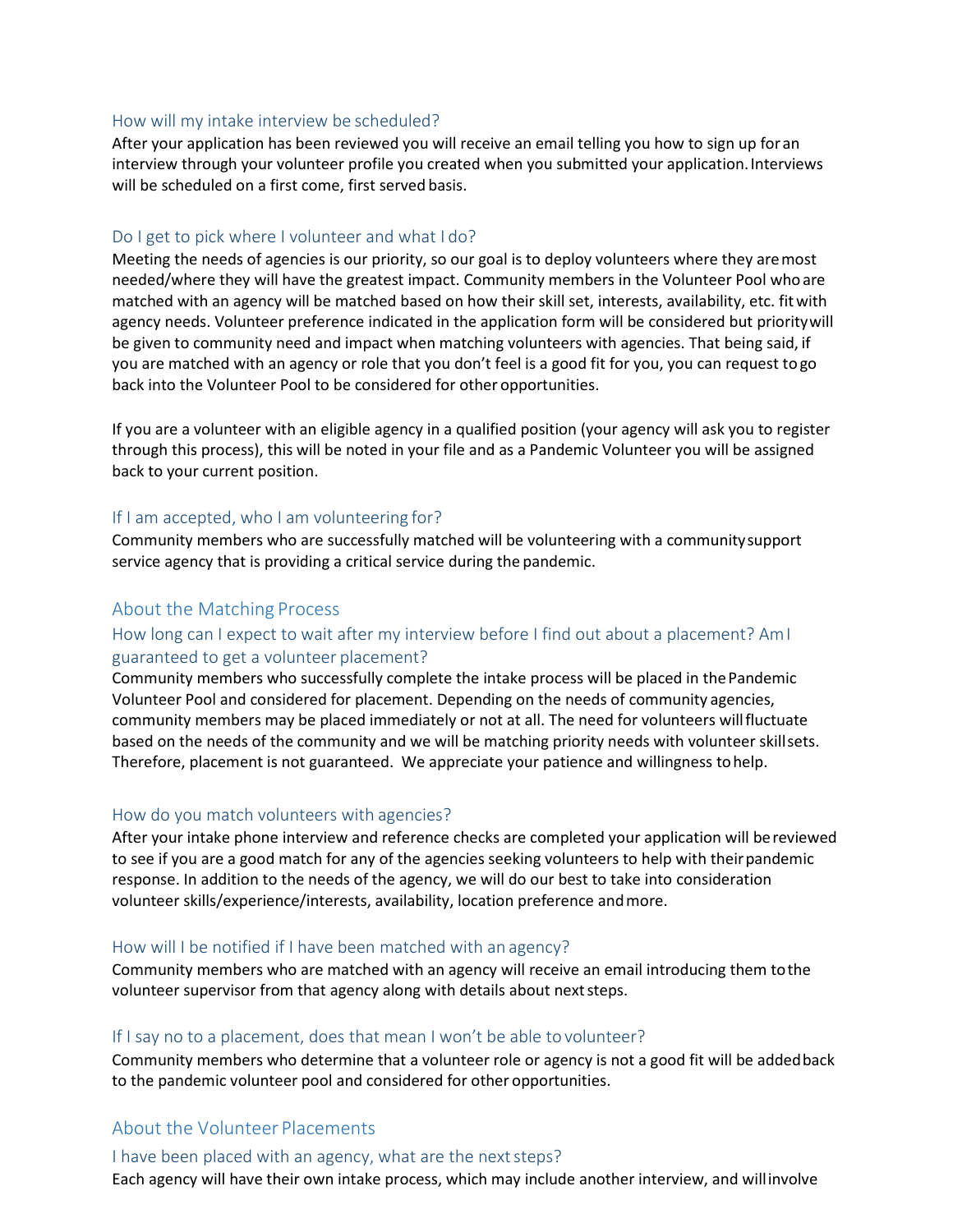#### orientation and training.

# I already did an intake interview to get into the pandemic volunteer pool. Why do I have to do another one with the agency?

The Pandemic Volunteer Pool intake interview is very general and the agency might needmore information to determine if the placement is a good match. If the agency asks you to participate in another interview, it is an opportunity for you to learn more details about the role and the agency, and to determine if it is the right fit for you/them.

#### How I will get my volunteer schedule?

The agency will provide the volunteer their schedule.

# I can only volunteer on certain days, how do I ensure I am not scheduled when I amnot available?

The agency will try their best to offer shifts based on availability. If the agency doesn't have shifts that fit with a volunteer's schedule, the volunteer will be placed back in the Volunteer Pool and consideredfor other opportunities.

#### What type of training and orientation will Ireceive?

Each agency will provide their volunteers with the necessary orientation and training to ensure thatthe volunteer can safely perform the volunteer duties.

#### When will I start volunteering?

Volunteers who successfully complete the agency's screening, orientation and training willstart volunteering as soon as they are scheduled by the agency.

#### I can't make my volunteer shift, who do I contact?

Please tell your volunteer supervisor at the agency as soon as possible so they can makeother arrangements to cover your shift(s).

#### I can't continue to volunteer, what do I need to do?

Please tell your volunteer supervisor at the agency as soon as possible so they can make other arrangements to cover yourshift(s).

# I don't think my current placement is a good fit but I still want to volunteer with the pandemic response, what can I do?

Please tell your volunteer supervisor at the agency as soon as possible so you can be added back into the Pandemic Volunteer Pool.

#### What safety measures have been put in place?

We are working with agencies to ensure they have the appropriate safety precautions in place as wellas the necessary protective equipment for staff and volunteers. If you feel unsafe inform thevolunteer supervisor at the agency. If you still feel unsafe you have the right to refuse the work and/orleave.